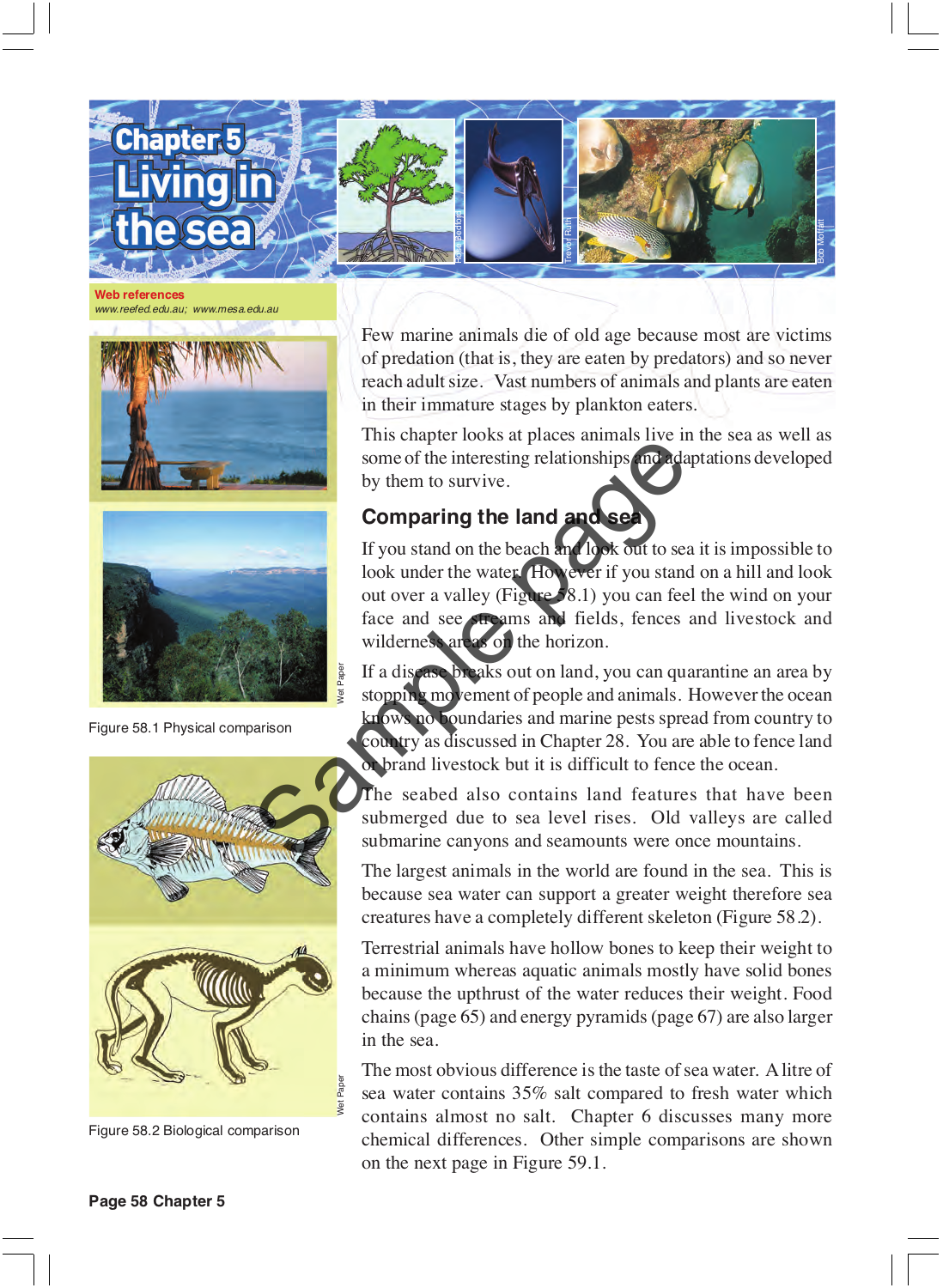

- What is an adaptation?
- 2. What is the difference between a population and a community?
- 3. Name four differences between living on the land and living in the sea.
- 4. Give three examples of structural adaptations.
- 5. Write a definition for the term territory.
- 6. What is the difference between a functional and a structural adaptation?
- 7. Why are predators important?
- 8. What is the difference between a food web and a food chain?
- 9. Why do some fish have to be streamlined?
- 10. Would a filter feeder be well adapted to a muddy habitat? Give a reason for your answer.
- 11. Imagine you are a short rounded fish which could only move quickly in short bursts. Name two habitats that would give you the best chance of survival.

# *Relationships*

To survive in the marine environment, marine organisms often engage in a variety of relationships with other organisms. These are either predator - prey, scavenger or symbiotic relationships.

Other relationships such as competition between species for space or dominance hierarchies also affect individuals who live in populations.

#### **Predator - prey**

In this relationship one animal, the **predator** hunts and consumes another animal, the **prey**. An example of this harsh relationship is demonstrated when a shark eats a fish. The shark is the ultimate predator of the ocean. The predator is mostly larger and more powerful than the prey.

Predators are very important in a community as they control the numbers of prey within that community. Without these natural enemies there would be a population explosion among the prey. The prey may then eat out its own food supply and eventually starve. It is therefore important for a community to have a natural balance of numbers within each species.



Figure 68.1 Mangrove food web U<br>Istration Sharyn Madder, Kerry Kitzelman)



Figure 68.2 Predator - prey relationships **Extration Sharyn Madder)** 

*Page 68 Chapter 5*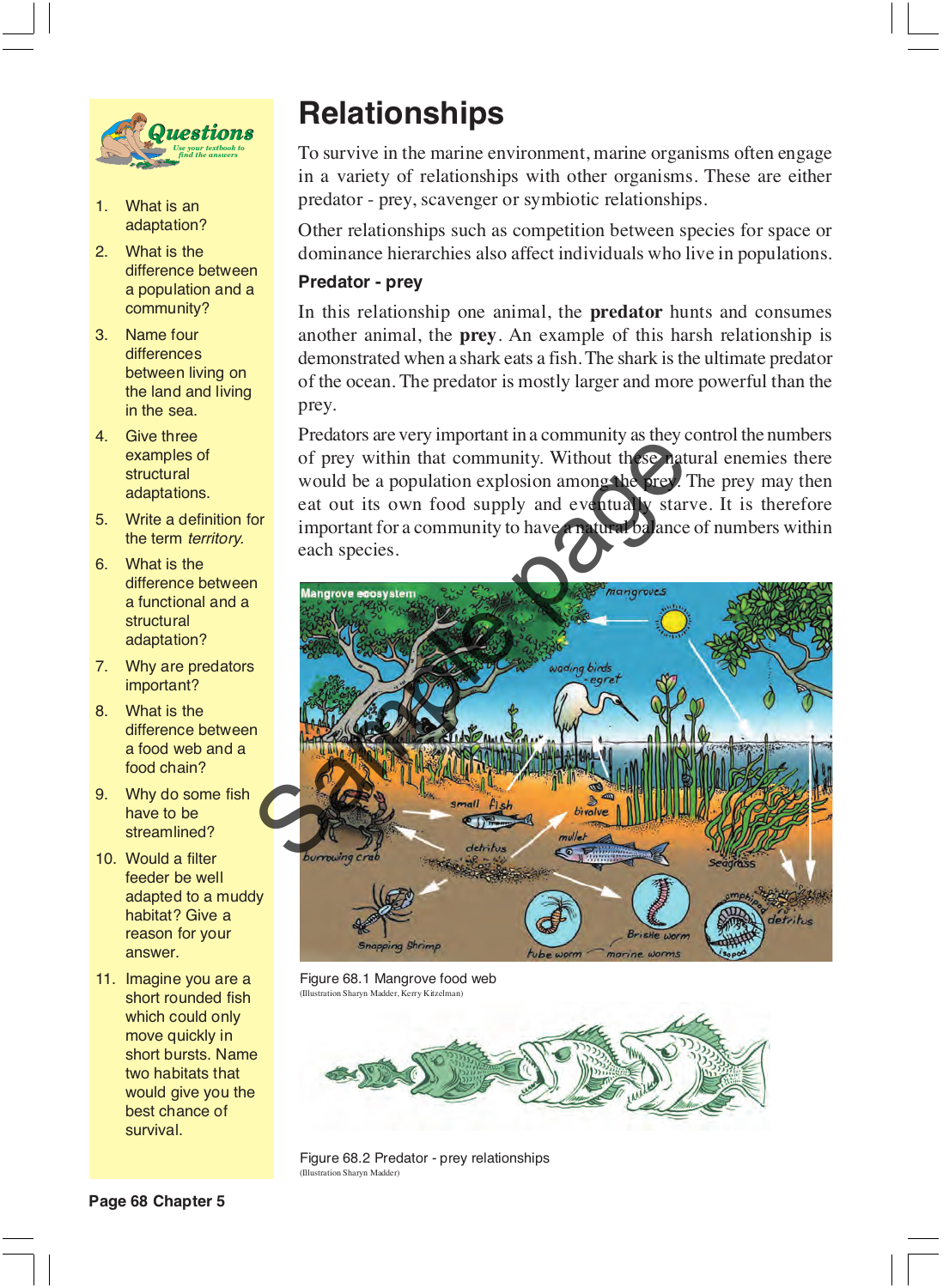

#### *Web reference* http://www.snorkeling.info

As land animals, humans have no adaptation for life in water because we -

- cannot breathe underwater,
- cannot see well underwater.
- have difficulty propelling ourselves through it,
- loose heat and
- we have problems staying afloat.

Because of this many of us never go to sea and those that do tend to stay on the surface.



Figure 99.1 Snorkelling inshore

**Snorkelling** and snorkel diving require equipment that help us overcome some of our body's limitations when we go into the sea. We put on a glass safety mask to trap air in front of our eyes so we can see; we extend our windpipe with a snorkel so we can breathe; we use fins to lengthen and flatten our legs for propulsion and we wear an artificial skin to keep us warm. ropelling ourselves through it,<br>
any of us never go to sea and those that do<br>
surface.<br>
any of us never go to sea and those that do<br>
surface.<br>
anorkel diving require equipment the<br>
n a glass safety mask to trap air in fron

Using this equipment we can experience marine life in its natural environment. We can feel the water pressure and observe how light changes as we dive deeper into the sea. We can quickly see how the set scape differs from the landscape.

On land, we can build fences, cut down trees and build roads. We can control the land and influence the lives of the land animals and plants that we share it with. When you snorkel under the sea, you quickly learn that the seascape is largely unaltered by humans; its topography so far has been left unchanged and we have little control over sea life.

Snorkelling shows us the underwater world in its untouched state, something that is difficult to find on the land because we have altered it so much. If the world under the sea is to remain untouched so that our children will be able to appreciate the natural wonders of the ocean world, we will have to change our attitudes about changing the land.

# **Our underwater history**

Carved stone tablets from ancient civilisations contain the first records of humans swimming underwater (Figure 99.3).



Figure 99.2 Snorkelling enables us to observe underwater life.



Figure 99.3 Ancient tablets show people swimming with fish. (Photo taken at the Louvre, Paris)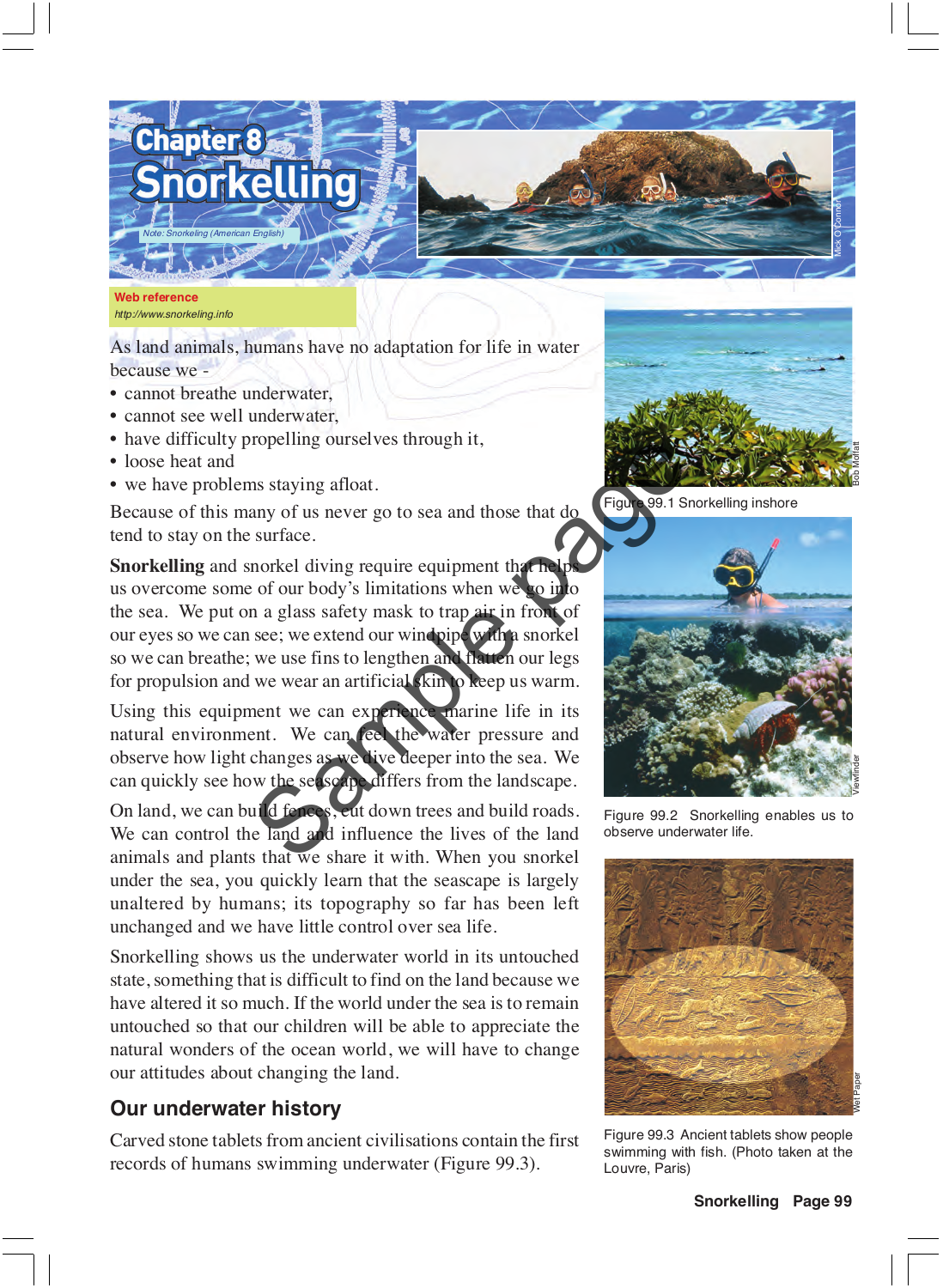

Figure 102.1 A mask helps you see better underwater.



Figure 102.2 Testing your mask for fit



Figure 102.3 Features of a mask

#### *Page 102 Chapter 8*

# *Snorkelling equipment*

The basic equipment for snorkelling is a mask, snorkel, fins, wetsuit (for colder climates), stinger suit (for tropical summer climates), sandshoes or booties and a weight belt. In general, the choice of equipment is based on three principles.

- Firstly, comfort. Any piece of equipment selected must be a good, firm but comfortable fit which can be worn for long periods without causing any discomfort.
- Secondly, how much money do you have to spend? Look for quality when purchasing equipment even though it may cost more.

Cheap, inferior equipment does not last long and may even be a threat to your safety, for example, a mask that is made with safety glass is more expensive but is less likely to damage your eyes if broken.

• Finally, suitability. Different localities or activities may require specialised equipment: for example, a thicker wetsuit for colder water and a stinger suit to protect you from jellyfish in tropical summers.

#### **Masks**

A **mask** places a layer of air between your eyes and the water and allows you to see better underwater (Figure 102.1). Modern masks made from silicone compounds are practical and comfortable. They are more expensive than rubber ones, but ty last longer and are generally less affected by ozone and chlorine. with safety glass is more expensive but<br>
damage your eyes if broken.<br>
Finally, suitability. Different realities<br>
require specialised equipment for a ample<br>
for colder water and a striggend for a ample<br>
for colder water and

When choosing a mask, think about the following points.

- The mask should be a comfortable, watertight fit, preferably with a soft double seal. Check the fit by placing the mask on your face (without using the straps) and inhale gently through the nose (Figure 102.2). A mask that fits should stay in place.
- The face plate(s) or window must be made of safety glass and should be secured with a non-**corrosive** band.
- The mask should be made of good quality **silicone** and have compensation depressions in the bottom. Purge valves are optional devices which make clearing the mask easier but may leak.
- A flexible but heavy, split strap with easily adjustable locking devices provides greater security and comfort underwater.
- A low-volume mask is easier to clear, and increases your field of vision (Figure 102.3).

After you have bought your new mask, remove the manufacturer's film on the glass by scrubbing the surface with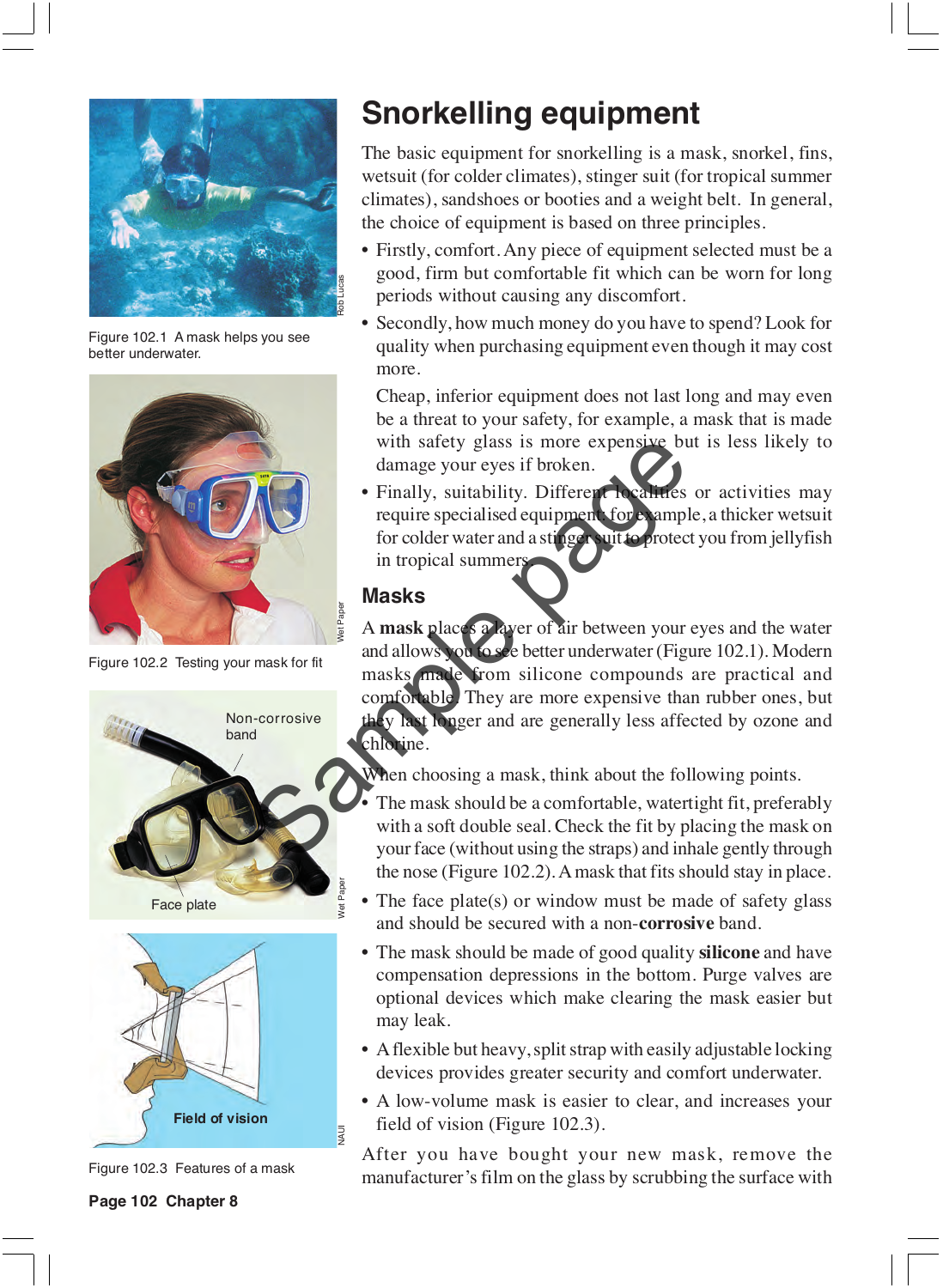

### *Search engine words*

Search for - artificial reef, boulder wall, breakwater, canal, desalination plant, groyne, harbour, lighthouse, marina, oil rig, port, sand bypassing systems, training wall, wind farm.

**Coastal engineering** includes the construction in, near or on the coast of houses, high-rise, marinas, groynes, underwater cabling, sand pumping jetties, aquariums, boulder walls, artificial reefs, desalination plants and canal estates. In Western Australia, pollution of inland lakes lead to the construction of a new river mouth at Dawsville (Figure 247.3) which resulted in an enormous growth in housing development. In 2008 a billion dollar **desalination plant** was built to supply water to growing cities of southeast Queensland (Figure 247.1).





# *Engineering structures*

## **Desalination plants**

Desalination is a technology that separates dissolved salts and other minerals from seawater or other salty water to provide clean drinking water.

Desalination technologies already exist and have been used for over 20 years. In Australia, the most common desalination process is **reverse osmosis** (Figure 247.2), which involves the removal of salts and other minerals out of the water as it moves through a membrane process (moving through a thin sheet of material) under high pressure. Other processes include thermal distillation, which involves evaporating the salt water and collecting the purified vapour; and electrodialysis, which involves removing salts by separating and collecting their chemical components through electrolysis (using an electric current). n of inland lakes lead to the construction of<br>at Dawsville (Figure 247.3) which resulted<br>rowth in housing development. In 2008 a<br>lination plant was built to supply water to<br>coutheast Queensland (Figure 247.1).<br>**Sample page** 

# **Physical barriers**

The construction of a physical barrier to the sea is one method that is used to stop erosion of the foreshore. These physical barriers are mostly just made of rock and lie parallel to the coast. **Boulder walls** are one of the most



Boulder wall construction

common structures used in the prevention of beach erosion and in many coastal developments are mandatory with the cost borne by the developer or home owner.



Figure 247.2 Desalination plant process

#### Australian Water Association www.awa.asn.au



Figure 247.3 The Dawsville cut in the mid 1990's. Western Australia

*Coastal engineering Page 247*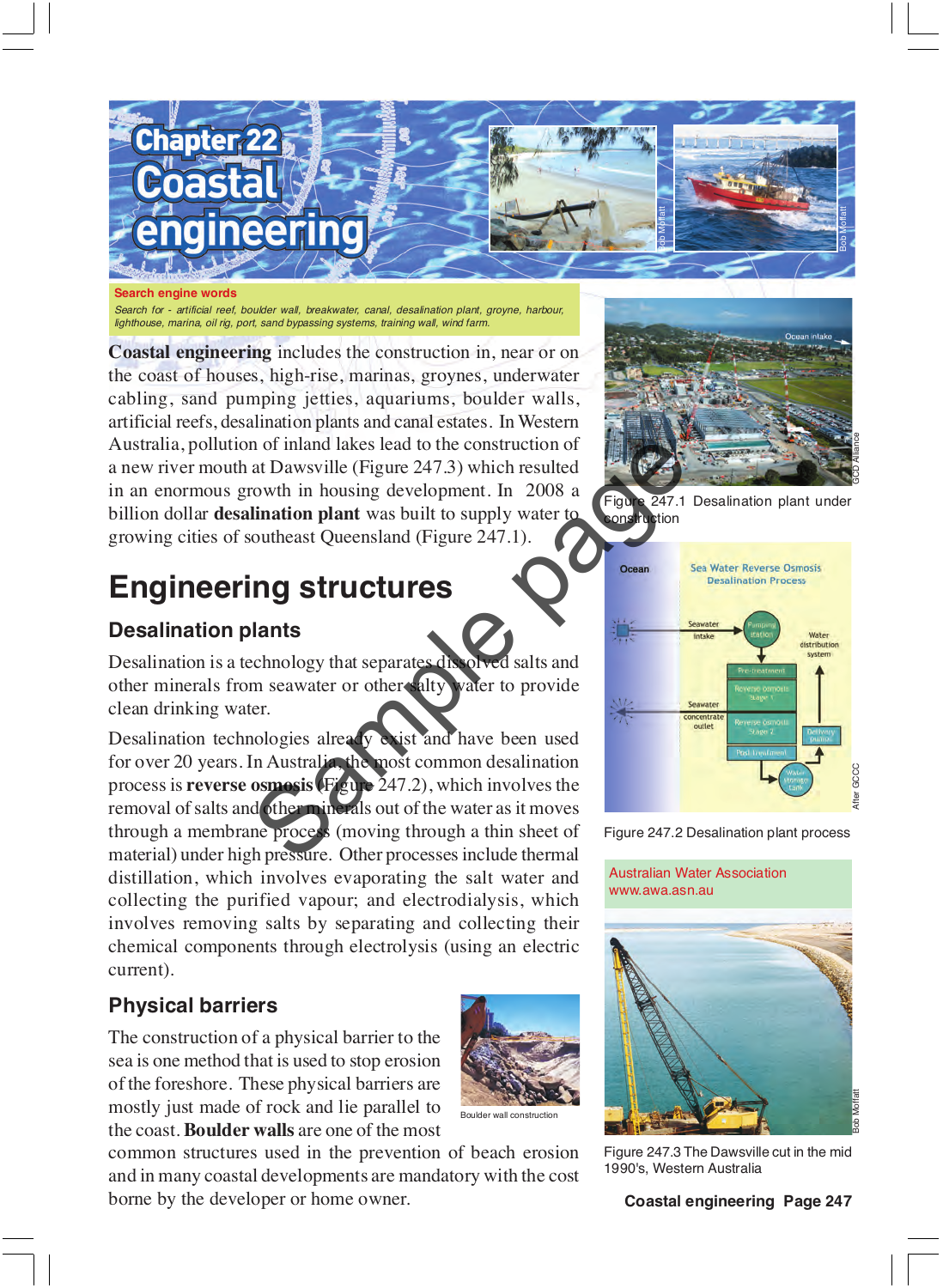

- 1. Research why training walls have been built at the mouth of so many of our rivers.
- 2. Find out how offshore artificial reefs help beach construction.
- 3. Build a model groyne to show that you understand what it is and why they are constructed. Research how effective they are in preventing beach erosion during severe storms.
- 4. Research the progress of the artificial reef in Queensland built to protect Narrowneck beach from erosion.
- 5. Create a sand tray model to show what a beach and sand dune system looks like on your nearest beach.
- 6. Design the perfect artificial offshore reef break.
- 7. Debate high density development on the coastal zone - just how much development should be allowed?
- 8. Make a model oil rig of poster to show how oil and gas are mined from the sea.
- 9. Make a model boat harbour complete with lights and facilities.
- 10. Design a wind generator.
- 11. Use your digital camera to make a collection of coastal engineering structures from your nearest coastal area.
- 12. Design a house to withstand a cyclone.
- 13. Visit a lighthouse and write a report on its history.

# *Key words*

Artificial reef, beach erosion, boulder wall, breakwater, canal, coastal engineering, desalination plant, groyne, harbour, lighthouses, marinas, offshore tourist pontoons, oil rig, port, rock revetment, sand bypassing systems, training wall, wind farm.

# *Summary questions*

Fill in the gaps in these sentences. The missing words can be found in this chapter.

- a. [1] \_\_\_\_\_\_\_\_\_\_\_\_\_\_ includes the construction in, near or on the coast of houses, high-rise, marinas,  $[2]$  \_\_\_\_\_\_,  $[3]$ **EXECUTE:** 1.5 Sand pumping jetties, aquariums, boulder walls, artificial reefs and [4]  $\qquad \qquad$  estates.
- b. [5] \_\_\_\_\_ walls are one of the most common structures used in the prevention of beach erosion and in many coastal developments is  $[6]$  with the cost borne by the developer or home owner.
- c. Groynes do not prevent beach [7] \_\_\_\_\_ during severe storms as they cannot prevent offshore movement, so beaches that have been built up by groynes over years can be [8] **L**eway in an overnight storm.
- d.  $A[9]$  is similar to a groyne as it goes out at right angles to the beach for a certain distance before it veers in the direction of longshore current. Breakwaters cause [10] \_\_\_\_\_ on the updrift side resulting in the buildup of sand on the beach. are in<br>
the rosion<br>
the rosion<br>
the rosion<br>
free in<br>
to greess of<br>
the present in the prevention of beach<br>
to protect<br>
to protect<br>
to protect<br>
to protect<br>
to protect<br>
to protect<br>
to protect<br>
to protect<br>
to protect<br>
to pro
	- e. The solution to sand being trapped by a training wall was to build a  $[11]$  \_\_\_\_\_\_ \_\_\_ - \_\_\_ system. Here sand is picked up by a pumping jetty using a series of [12]  $\Box$ , and gravity fed to a pump station on shore.
	- f. Hard reefs however provide a great place for [13] \_\_\_\_\_ diving and fishing as they allow places for fish to grow and  $[14]$  \_\_\_\_\_\_\_\_.
	- g. [15] \_\_\_\_\_ eight percent of all goods come to Australia by sea and ports, harbours and giant [16] \_\_\_\_\_ have been built so ships can load and unload cargo. These large structures have a marked effect on coastal [17] and have to be built now to strict environmental and safety guidelines.
	- h. In many cases there is an [18] \_\_\_\_\_\_ solution either at the manufacturing end of the [19] \_\_\_\_\_ cycle or the pollution end of the drain.

*Page 252 Chapter 22*